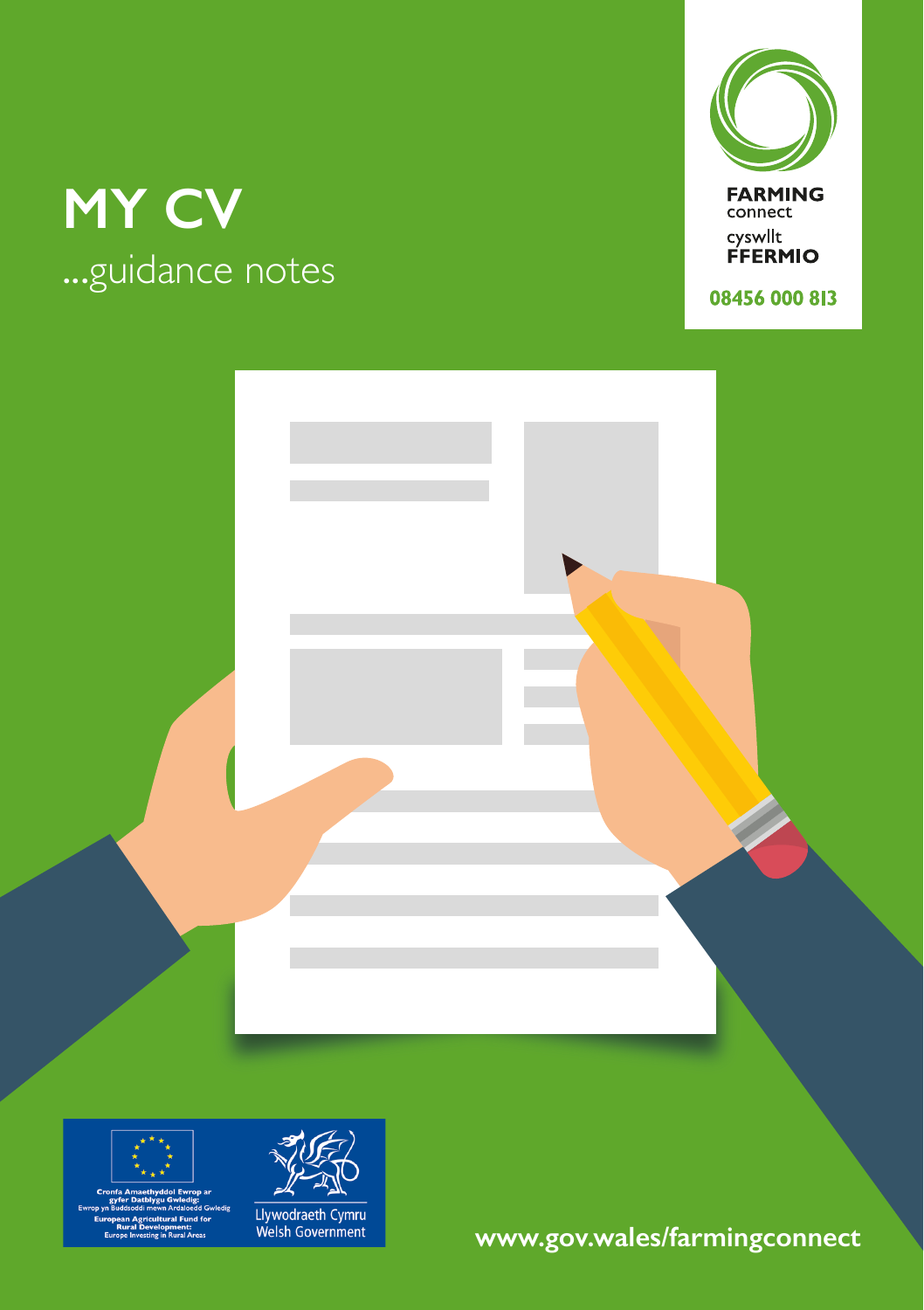# . . . . . . . . .

#### **Introduction**

Setting out your skills and experience for a cv or completing a job application form can be daunting. Some of us think we have too much to say, while others, especially those just starting out in the world of work, believe they don't have enough! There is a happy medium, and we hope this guidance will help you find that.

Once you have a good cv, you have instant access to the records you need online or in print! Your continuous professional development journey is off to a great start!

- ✓ Create a concise, stand out cv to help you get that job you're after
- ✓ Aim to draft a 'standard' cv template which you can easily update or 'tailor' as needed
- ✓ Use your 'standard' cv to save you time if you need to submit a job application form
- ✓ Provide evidence for farm assurance schemes, scholarship applications etc

#### **Where to start?**

#### You're faced with a blank screen or piece of paper, so where do you start?

It seems almost too elementary, but begin with an online search.

Look up 'cv template' for the type of job you would like e.g. cv template for 'farm worker', 'forestry manager' or 'stockperson'.

There is plenty of free online advice available, so do your research and you will soon start to recognise what content and style would work best for you.

#### **Do I need an application letter/application form too?**

You might need a personal application letter to accompany your cv or application form. If so, keep this to no more than two thirds of A4.

- **DO NOT** repeat information already included in your cv or job application form
- **DO** include some of the wording in the job description

This letter is your chance to get your personality across, talk about why you want the job on offer and set out what you believe you could contribute to the role/business.

# REMEMBER...

If the job you want requires you to complete an application form in place of a cv, save time by copying and pasting the appropriate content on your cv directly on to your application form. Very few employers will require both – so make sure you read the advert!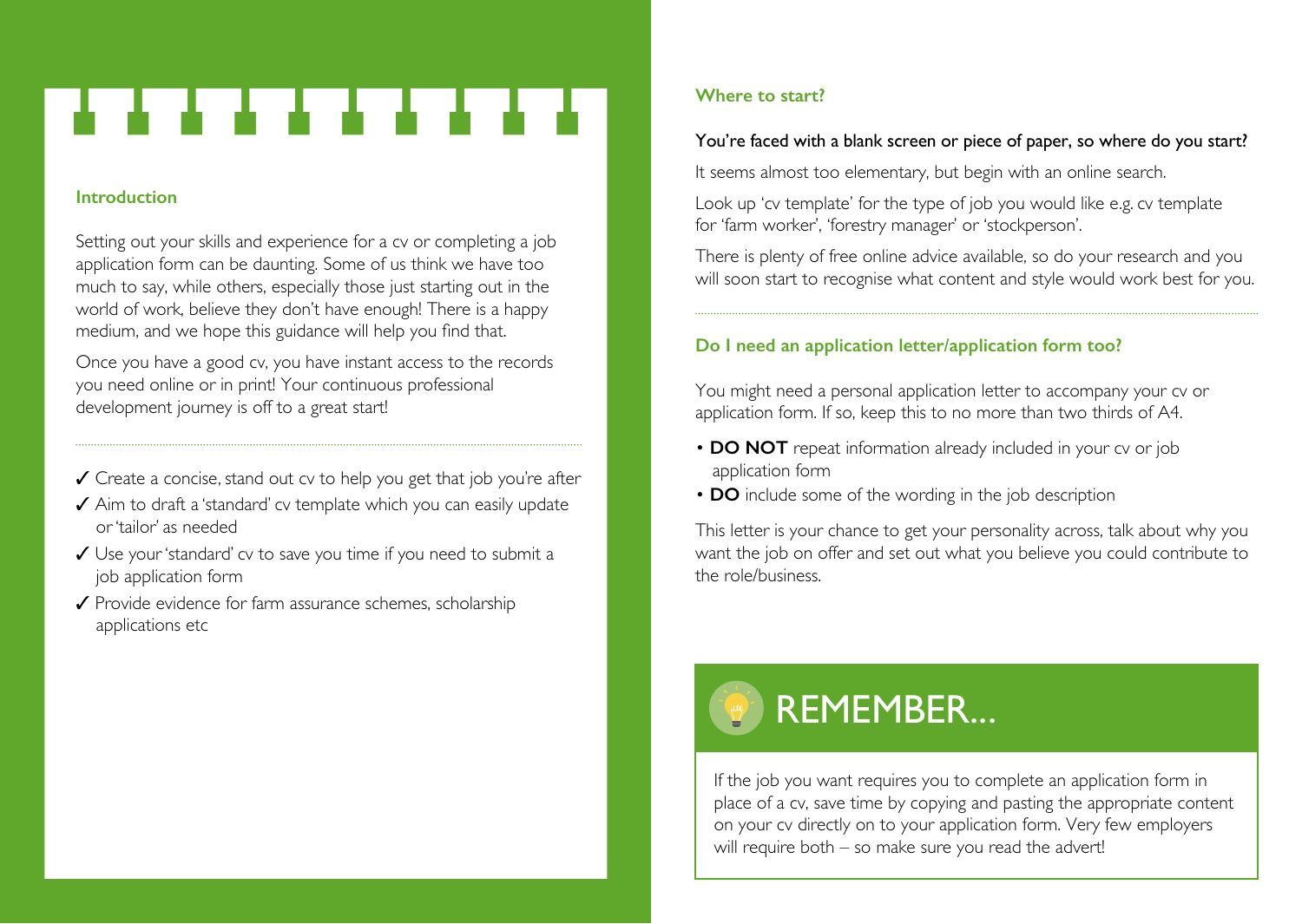#### **Formatting your cv**

Aim to set out your skills, academic background, continuous professional development and all work experience in a concise, well laid out, chronological way, starting with the most recent dates.

You need your cv stand out from all the rest – your aim is to get on that shortlist. Once you have a strong cv, you'll be more confident about presenting these facts in a logical manner that leaves a positive impression if, or hopefully when, you get to that all-important interview stage.

- Choose a clear typeface such as Arial
- Use font size 12
- Aim for no more than two pages of A4. (If you're reducing the font size to achieve this do not go smaller than font size 11.)



#### **What to include and the ordering**

There are no hard and fast rules, but make sure you keep it concise, honest and informative.

#### What most employers want is to see early on in a cv is...

- Your name (the name you are addressed by and surname are sufficient)
- Your contact details (email and a telephone contact are essential. If you're looking for work outside your locality, address is not always critical.)
- Personal profile or two short bulleted lists of 'Key skills' and 'Key characteristics'

Focus on this very important opportunity which tells an employer what sort of person you are, and how motivated, conscientious and reliable a worker you will be. In other words, how likely you are to perform the job they want done and contribute to the success of their business.

- Experienced stock person is a skill.
- Good communicator in English and Welsh is a characteristic.

This early section is your opportunity to 'hook' in a busy person, who may have dozens or even hundreds of CVs to go through. A bulleted list or lists *(around five bullets in each)* usually works best.

### REMEMBER...

Black font, no fancy graphics, just the key facts/achievements in two pages! Our template will show you what to aim for.

Remember that where you went to college or school, what you studied and the grades you got are not necessarily going to provide any insight into your characteristics, skills and strengths. They are an essential part of your cv, but they don't need to come first! Your A\* in photography at A-level may not be particularly relevant if you want to work as a dairy manager, although it certainly demonstrates your aptitude for learning, focus and achievement!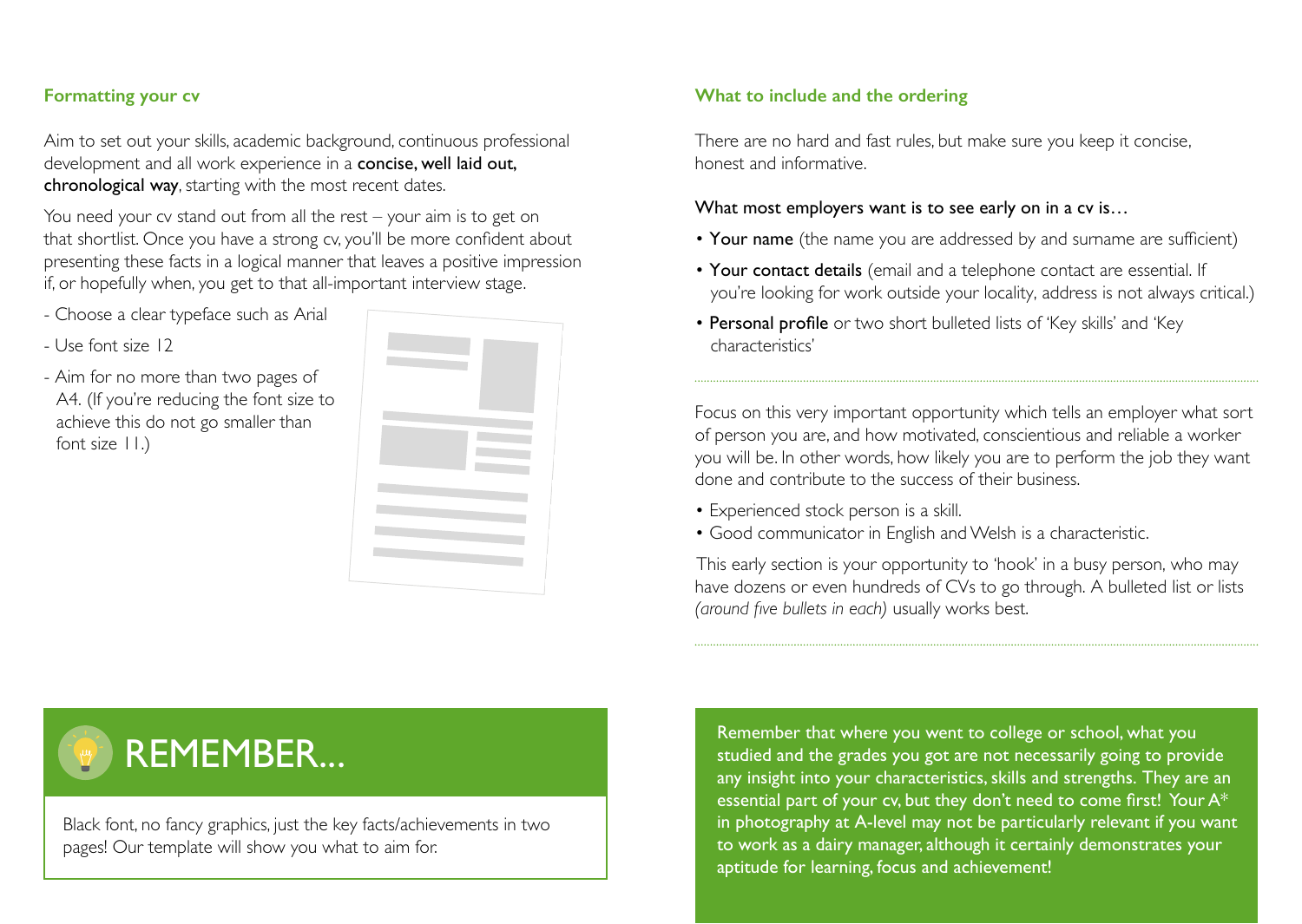- Date of birth always insert this unless you are sensitive about giving your age away and/or it doesn't seem relevant for the post applied for.
- Core skills and/or professional qualifications list, prioritising most important and relevant.
- Academic background university/college/schools attended *(no further back than GCSEs)*. Name the schools, years attended and key qualifications.
- Work experience start with your current role i.e. employer/start and end dates. Keep each job or role short by having one introductory sentence which explains the role and key responsibilities, adding a bulleted list of achievements/outcomes for each one. It's not always necessary to include your earliest or most junior jobs, but if you feel they are relevant, consider grouping a few together to reduce the wordcount.
- Additional information bulleted list which could include e.g. driving licence, Welsh speaker, school governor, YFC roles which demonstrate your aptitude and skills, key hobbies etc.
- References insert the words: Available upon request. These are not usually expected at the application stage. If references are required, make sure you get in touch with your referees to ask their permission first.

## REMEMBER...

Bullet points can help you reduce the wordcount in a cv. Keep them concise, relevant to the job you want and prioritise the ordering.

- ✓ Less for you to draft
- ✓ Less wordy text for an employer to plough through

Keep them all industry and work specific i.e. relevant to the job you are applying for.

### TOP TIPS...

Always cross reference your cv or job application form *(and application letter if appropriate)* with the job description to ensure you have covered all key skills/experience required without repetition.

1

 $\mu$ 

- Make sure you can tick off all employer requirements i.e. use the same or similar terms in your cv to demonstrate that you understand and/or have experience of the skills required to do the job. 2
- Always run a spelling and grammar check sloppy mistakes may cost you an interview. 3
- Keep it short! Less is more in most cvs, because these are the ones which get read. 4
- Always try and turn your role/responsibilities into an outcome for the employer. Don't merely say what you have done, but what you have personally achieved e.g. 5
	- *Responsible for customer sales and aftercare, increased turnover of widgets by 40% in six months and promoted to senior assistant.*
	- *Sole responsibility for the health of 120 dairy cattle, achieving a 20% reduction in lameness*